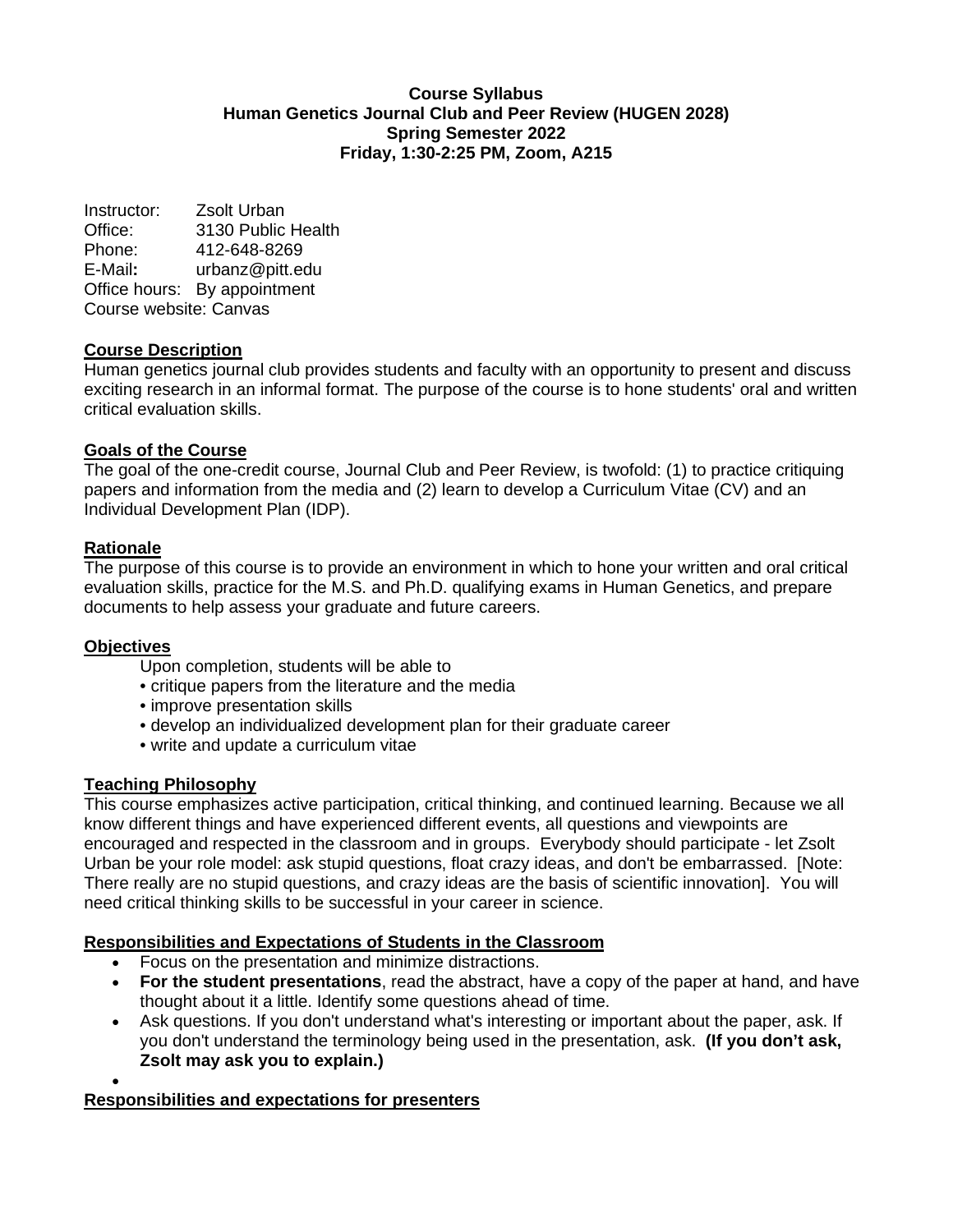- Students are encouraged to get advice from a faculty member when choosing a paper to present. The ideal journal club article is something that is of both scientific importance and general interest and uses a variety of human genetic techniques.
- Let the instructor know what your choice is at least a week before your presentation so that the link can be posted on the web site.
- Presentations should begin with an introduction to the general topic area and what is interesting or important about the work being presented. Try to explain key concepts and definitions. Do not assume everyone in the audience is an expert or that everyone in the audience has read the paper.
- Limit your presentation to 30-45 minutes, so that there is sufficient time for questions and discussion. Count about 1 slide/minute.

# **Course website**

All readings and course material will be found on Canvas and/or on the HUGEN Student Journal Club Website (https://canvas.pitt.edu/courses/137899).

# **Textbooks**

There is no required textbook for this course.

# **Class Structure**

All classes will start on time (1:30pm). Before class officially starts at 1:30pm, we MAY spend approximately 5-10 minutes discussing "Genetics in the News".

Next a student will present a research article.

The presentation should be 35-40 minutes to allow 10 minutes for questions by the instructor, faculty, and students throughout the presentation. Count about 1 slide/minute.

The class will assess the presentation(s) and turn in the assessment at the end of class.

## **Student Performance Evaluation**

## **Curriculum Vitae (CV) – Due March 18 11:59pm**

For suggestions about how to build a CV, see the following web site. https://publichealth.pitt.edu/careers/job-search-tool-kit/resumes-and-curriculum-vitae/cv

## **Individual Development Plan (IDP) – Due March 18 11:59pm**

Please use the following website to develop your IDP.

http://myidp.sciencecareers.org/

Do NOT upload your IDP (it is a large document). Instead, please tell me what were the top careers that the IDP recommended for you. You should be able to type this information in a box on the assignment site, or upload a docx .

## **Genetics in the News - Due April 8 at 11:59pm**

We will TALK about "Genetics in the News" each week before the presentation. However, the following document containing THREE media items should be submitted.

Please submit a document that contains three "Genetics in the News" items from the media. The dates on each item must be at least one week apart.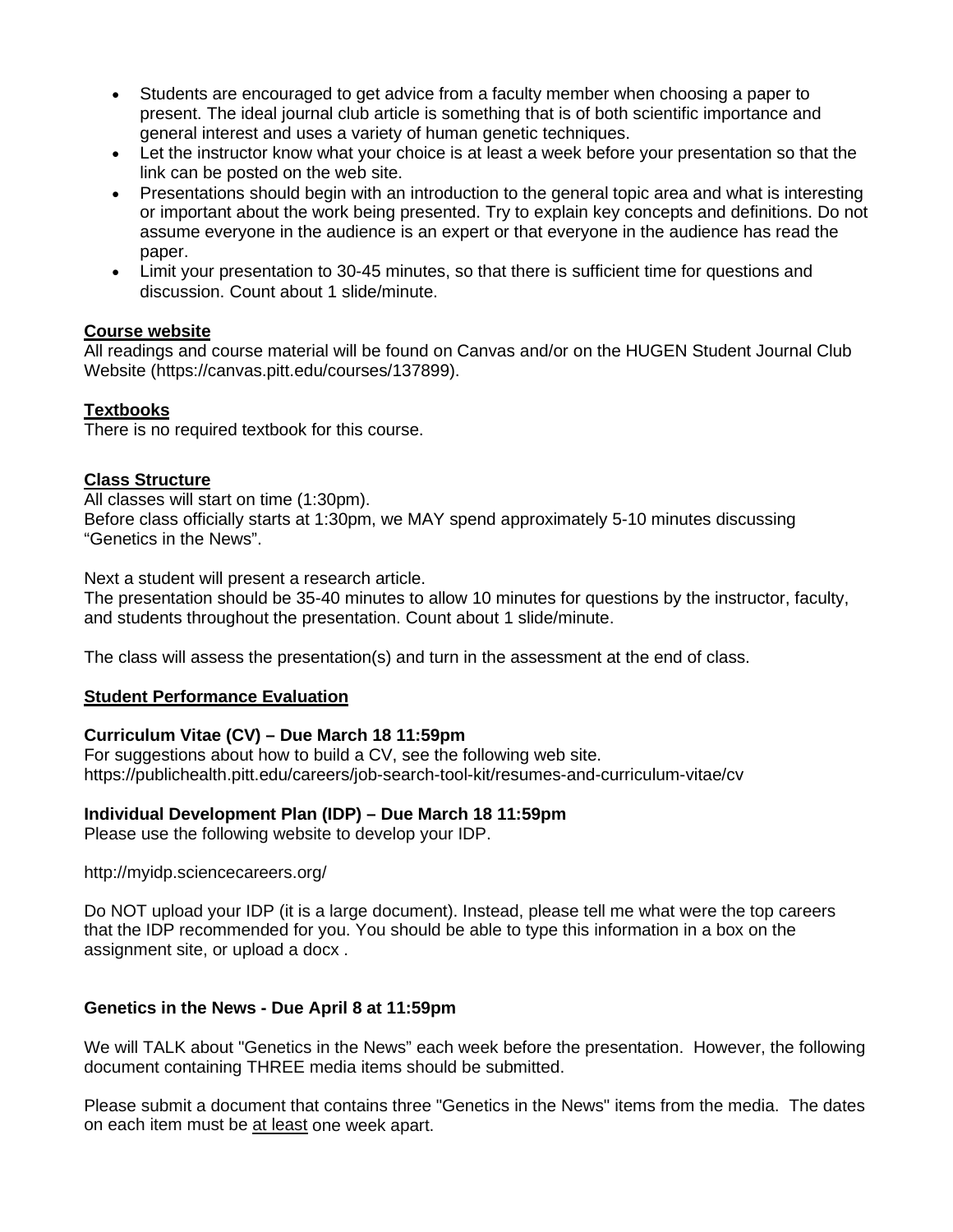For each media item, please include:

1. Title, source, date, synopsis. If you copy the entire (brief) item from the media, please put everything in quotes.

2. Why you chose this item?

3. Who was the audience for this media item (that is, lay public, policy makers, scientists, geneticists, other?) Do you think this media note gives an accurately reflects the underlying science, especially to the target audience? Why or why not? If the target audience was NOT the lay public, is this media item understandable by the lay public?

## **Grading**

| Class attendance (1 pt each)                                                                  |       | 13             |
|-----------------------------------------------------------------------------------------------|-------|----------------|
| Participation and evaluation (1 pt each) $+$ first day class                                  |       | 13             |
| Document containing three "Genetics in the News" items<br>(including a brief comment on each) |       | 3              |
| Curriculum Vita                                                                               |       | 1              |
| Individualized Development Plan                                                               | Total | $\frac{1}{31}$ |

| <b>Total Points</b> |
|---------------------|
| 31                  |
| 29-30               |
| 28                  |
| 27                  |
| $25 - 26$           |
| 24                  |
| 23                  |
| 21-22               |
| 20                  |
| ≤ 19                |
|                     |

#### **Accommodation for Students with Disabilities**

If you have a disability for which you are or may be requesting an accommodation, you are encouraged to contact both your instructor and Disability Resources and Services, 140 William Pitt Union, 412-648-7890 as early as possible in the term.

#### **Academic Integrity**

All students are expected to adhere to the school's standards of academic honesty. Cheating/plagiarism will not be tolerated. The Graduate School of Public Health's policy on academic integrity, which is based on the University policy, is available online in the Pitt Public Health Academic Handbook [www.publichealth.pitt.edu/home/academics/academic-requirements.](https://nam05.safelinks.protection.outlook.com/?url=http%3A%2F%2Fwww.publichealth.pitt.edu%2Fhome%2Facademics%2Facademic-requirements&data=02%7C01%7Cromanb%40pitt.edu%7Cbc2675531f5547f632bf08d71f4d538f%7C9ef9f489e0a04eeb87cc3a526112fd0d%7C1%7C0%7C637012289291834499&sdata=wXcI0ZFsEpnzURPIqw4Wa%2Fko5dLBCi5PRm3ZNJund68%3D&reserved=0) The policy includes obligations for faculty and students, procedures for adjudicating violations, and other critical information. Please take the time to read this policy.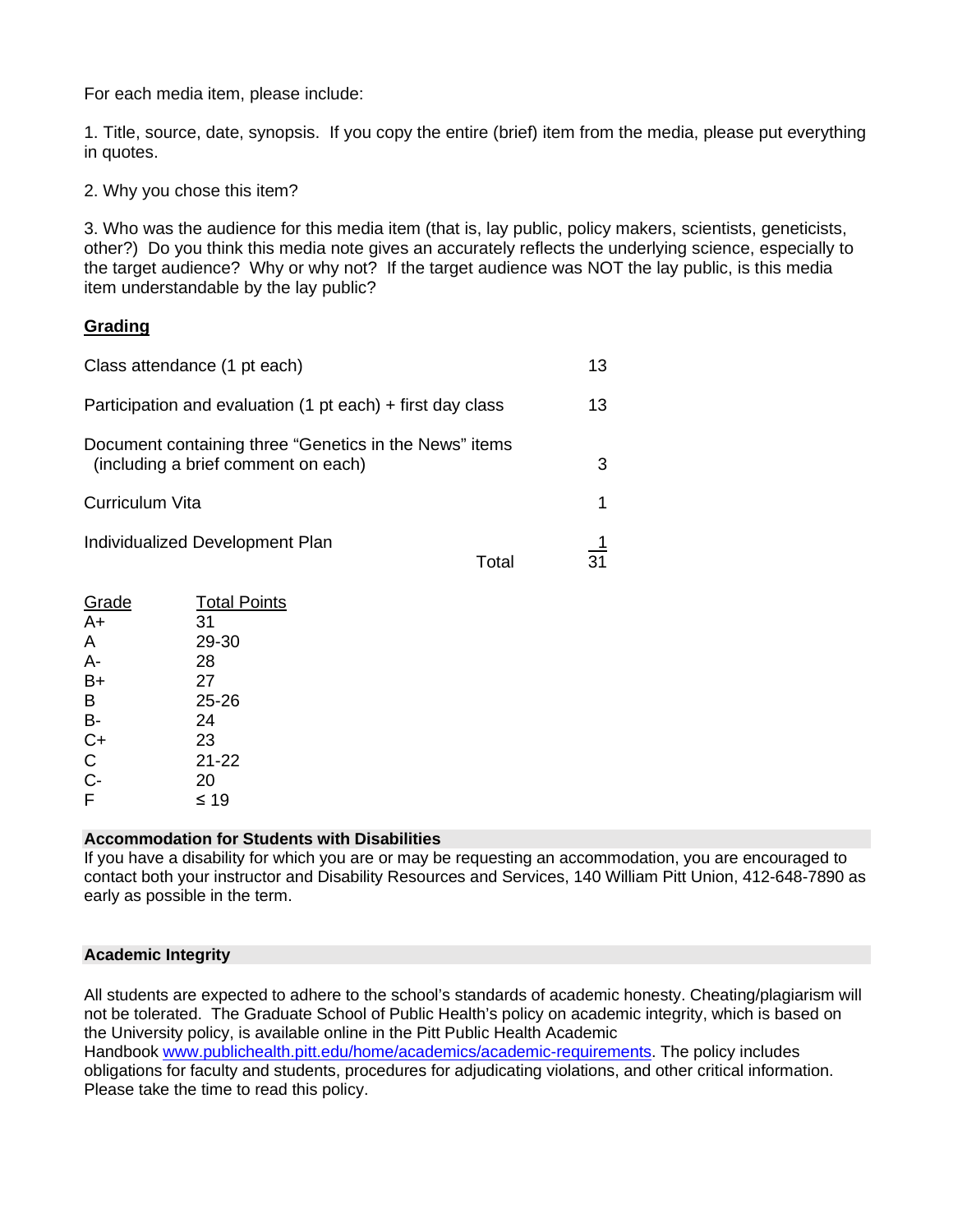(See [https://www.publichealth.pitt.edu/home/academics/academic-requirements/academic-integrity-and](https://www.publichealth.pitt.edu/home/academics/academic-requirements/academic-integrity-and-plagiarism)[plagiarism](https://www.publichealth.pitt.edu/home/academics/academic-requirements/academic-integrity-and-plagiarism) for specific information on academic integrity.)

#### **Sexual Misconduct, Required Reporting, and Title IX Statement**

The University is committed to combatting sexual misconduct. As a result, you should know that University faculty and staff members are required to report any instances of sexual misconduct, including harassment and sexual violence, to the University's Title IX office so that the victim may be provided appropriate resources and support options. What this means is that as your professor, I am required to report any incidents of sexual misconduct that are directly reported to me, or of which I am somehow made aware.

There are two important exceptions to this requirement about which you should be aware:

A list of the designated University employees who, as counselors and medical professionals, do not have this reporting responsibility and can maintain confidentiality, can be found here: <https://www.diversity.pitt.edu/civil-rights-title-ix/make-report/report-form>

An important exception to the reporting requirement exists for academic work. Disclosures about sexual misconduct that are shared as part of an academic project, classroom discussion, or course assignment, are not required to be disclosed to the University's Title IX office.

If you are the victim of sexual misconduct, Pitt encourages you to reach out to these resources:

Title IX Office: 412-648-7860 SHARE @ the University Counseling Center: 412-648-7930 (8:30 A.M. TO 5 P.M. M-F) and 412-648-7856 (AFTER BUSINESS HOURS)

If you have a safety concern, please contact the University of Pittsburgh Police, 412-624-2121.

Other reporting information is available here: [https://www.diversity.pitt.edu/civil-rights-title-ix](https://www.diversity.pitt.edu/civil-rights-title-ix-compliance/make-report)[compliance/make-report](https://www.diversity.pitt.edu/civil-rights-title-ix-compliance/make-report)

#### **Diversity Statement**

#### **Pitt Public Health Diversity Statement | Effective Academic Year 2021**‐**22**

The University of Pittsburgh Graduate School of Public Health considers the diversity of its students, faculty, and staff to be a strength and critical to its educational mission. Pitt Public Health is committed to creating and fostering inclusive learning environments that value human dignity and equity and promote social justice. Every member of our community is expected to be respectful of the individual perspectives, experiences, behaviors, worldviews, and backgrounds of others. While intellectual disagreement may be constructive, no derogatory statements, or demeaning or discriminatory behavior will be permitted.

If you feel uncomfortable or would like to discuss a situation, please contact any of the following: the course director or course instructor;

- the Pitt Public Health Associate Dean responsible for diversity and inclusion;
- the University's Office of Diversity and Inclusion at 412‐648‐7860 or <https://www.diversity.pitt.edu/civil-rights-title-ix/make-report/report-form> (anonymous reporting form)

#### **Accessibility**

Canvas is ADA Compliant and has fully implemented the final accessibility standards for electronic and information technology covered by Section 508 of the Rehabilitation Act Amendments of 1998. Please note that, due to the flexibility provided in this product, it is possible for some material to inadvertently fall outside of these guidelines.

#### **Copyright Notice**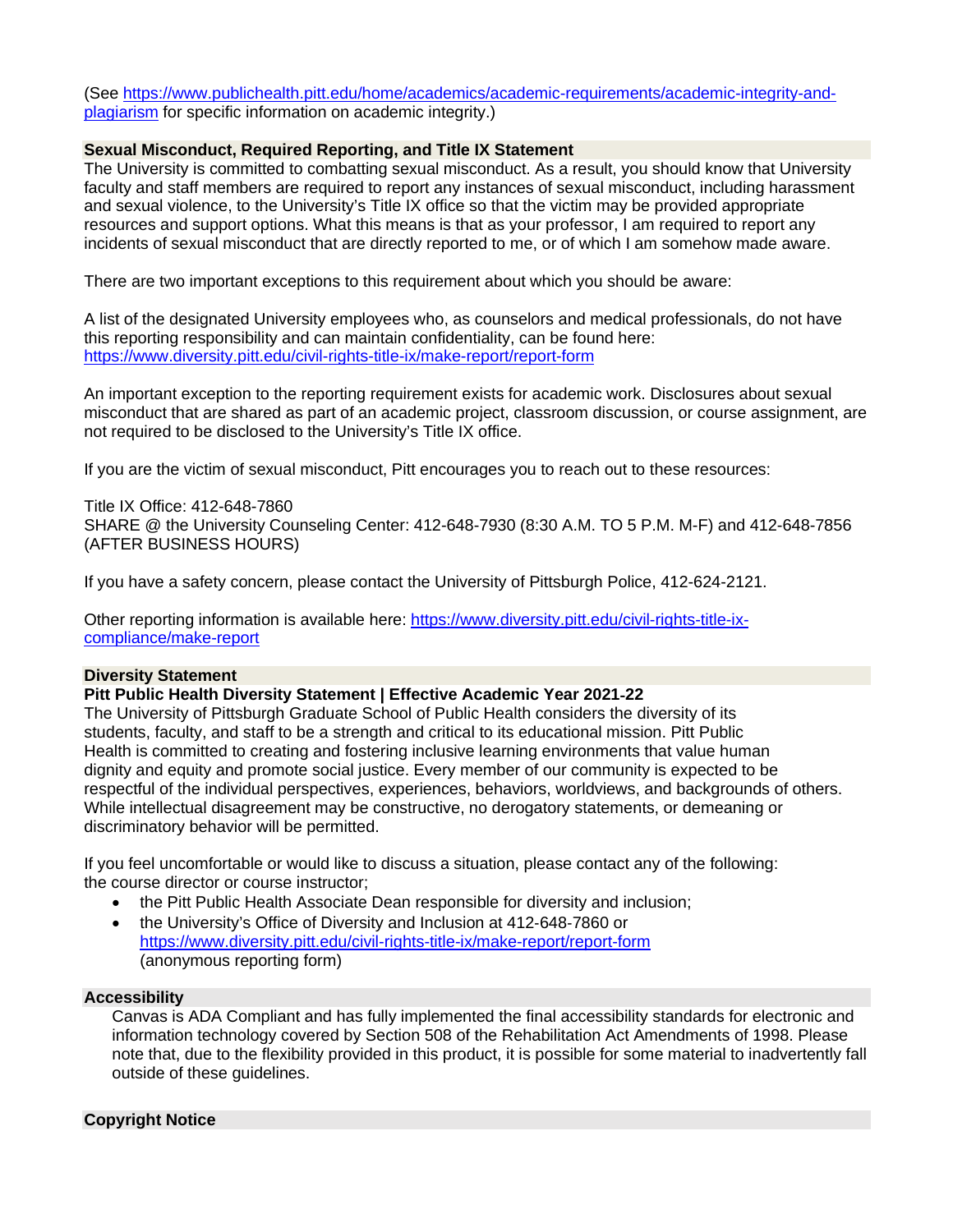Course material may be protected by copyright. United States copyright law, 14 USC section 101, et sec., in addition to University policy and procedures, prohibit unauthorized duplication or retransmission of course materials. See [Library of Congress Copyright Office](http://www.copyright.gov/) and th[e University Copyright Policy.](https://www.policy.pitt.edu/cs-03-copying-copyrighted-material-formerly-10-04-01)

#### **Statement on Classroom Recording**

To ensure the free and open discussion of ideas, students may not independently record breakout room discussions and/or activities without the permission of all participants, and any such recording properly approved in advance can be used solely for the student's own private use.

#### **Library and Writing Center Services**

As a University of Pittsburgh student, a wealth of resources for researching your project is available through the Health Sciences Library [\(www.hsls.pitt.edu\)](http://www.hsls.pitt.edu/) and the school's dedicated librarian (Helena VonVille [https://www.hsls.pitt.edu/staff/helena-vonville\)](https://www.hsls.pitt.edu/staff/helena-vonville). In addition, writing assistance is available through the University Writing Center [\(www.writingcenter.pitt.edu/\)](http://www.writingcenter.pitt.edu/).

#### **Health and Safety Statement**

During this pandemic, it is extremely important that you abide by the [public health regulations](https://www.alleghenycounty.us/Health-Department/Resources/COVID-19/COVID-19.aspx) , the University of Pittsburgh's [health standards and guidelines,](https://www.policy.pitt.edu/university-policies-and-procedures/covid-19-standards-and-guidelines) and [Pitt's Health Rules.](https://www.coronavirus.pitt.edu/healthy-community/pitts-health-rules) These rules have been developed to protect the health and safety of all of us. Universal [face covering](https://www.coronavirus.pitt.edu/frequently-asked-questions-about-face-coverings) is required in all classrooms and in every building on campus, without exceptions, regardless of vaccination status. This means you must wear a face covering that properly covers your nose and mouth when you are in the classroom. If you do not comply, you will be asked to leave class. It is your responsibility have the required face covering when entering a university building or classroom. For the most up-to-date information and guidance, please visit [coronavirus.pitt.edu](http://coronavirus.pitt.edu/) and check your Pitt email for updates before each class.

If you are required to isolate or quarantine, become sick, or are unable to come to class, contact me as soon as possible to discuss arrangements.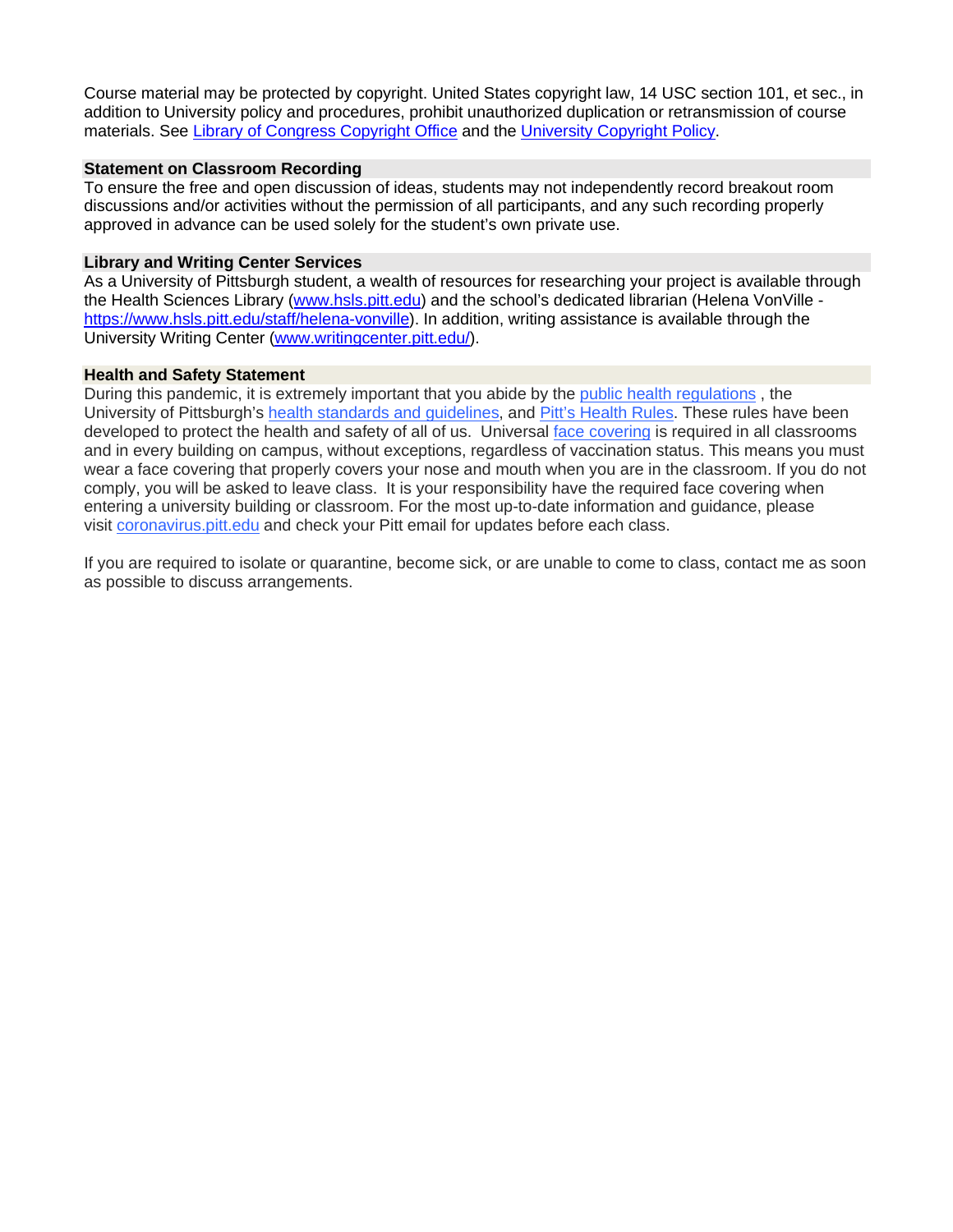# **Agenda- Spring 2022 (Date/Presenter or Topic)**

| 14 January •  | Introduction + IDP/CV + Presentation Requirements                                                                                                                                                              |
|---------------|----------------------------------------------------------------------------------------------------------------------------------------------------------------------------------------------------------------|
| 21 January    | Anokhi Kashiparekh<br>Hu et al. (2021) Nat Commun 12: 2186<br>Atlas of breast cancer infiltrated B-lymphocytes revealed by paired single-<br>cell RNA-sequencing and antigen receptor profiling                |
| 28 January    | Shuwei Liu<br>Eijsbouts et al. (2021) Nat Genet 53: 1543-1552<br>Genome-wide analysis of 53,400 people with irritable bowel syndrome<br>highlights shared genetic pathways with mood and anxiety disorders     |
| 04 February • | Ruyu Shi<br>Dumitrescu et al. (2020) et al. Brain 143: 2561-2575<br>Genetic variants and functional pathways associated with resilience to<br>Alzheimer's disease                                              |
| 11 February • | No presentation                                                                                                                                                                                                |
| 18 February • | <b>Keaton Solo</b><br>Najumudeen et al. (2021) Nat Genet 53:16-26<br>The amino acid transporter SLC7A5 is required for efficient growth of<br><b>KRAS-mutant colorectal cancer</b>                             |
| 25 February • | <b>Anushe Munir</b><br>Neuner et al. (2019) Neuron 101:399-411<br>Harnessing the genetic complexity to enhance translatability of<br>Alzheimer's disease mouse models: a path toward precision medicine        |
| 04 March •    | Jie Sun<br>Davar et al. (2021) Science 371:595-602<br>Fecal microbiota transplant overcomes resistance to anti-PD1 therapy in<br>melanoma patients                                                             |
| 11 March •    | <b>Spring Break</b>                                                                                                                                                                                            |
| 18 March •    | Jie Sun, Chris Zammerilla, Alyssa Powers<br>Gualtieri et al. (2021) Nat Commun 12:2028<br>Activating mutations in BRAF disrupt the hypothalamo-pituitary axis<br>leading to hypopituitarism in mice and humans |
| 25 March •    | Amanda Koloskee, Jaime Wehr, Asier Bracho<br>Broly et al. (2022) Am J Hum Genet 109:1-14<br>THUMP1 bi-allelic variants cause loss of tRNA acetylation and a<br>syndromic neurodevelopmental disorder           |
| 01 April •    | Sandra Deslouches, Jake Kastroll                                                                                                                                                                               |